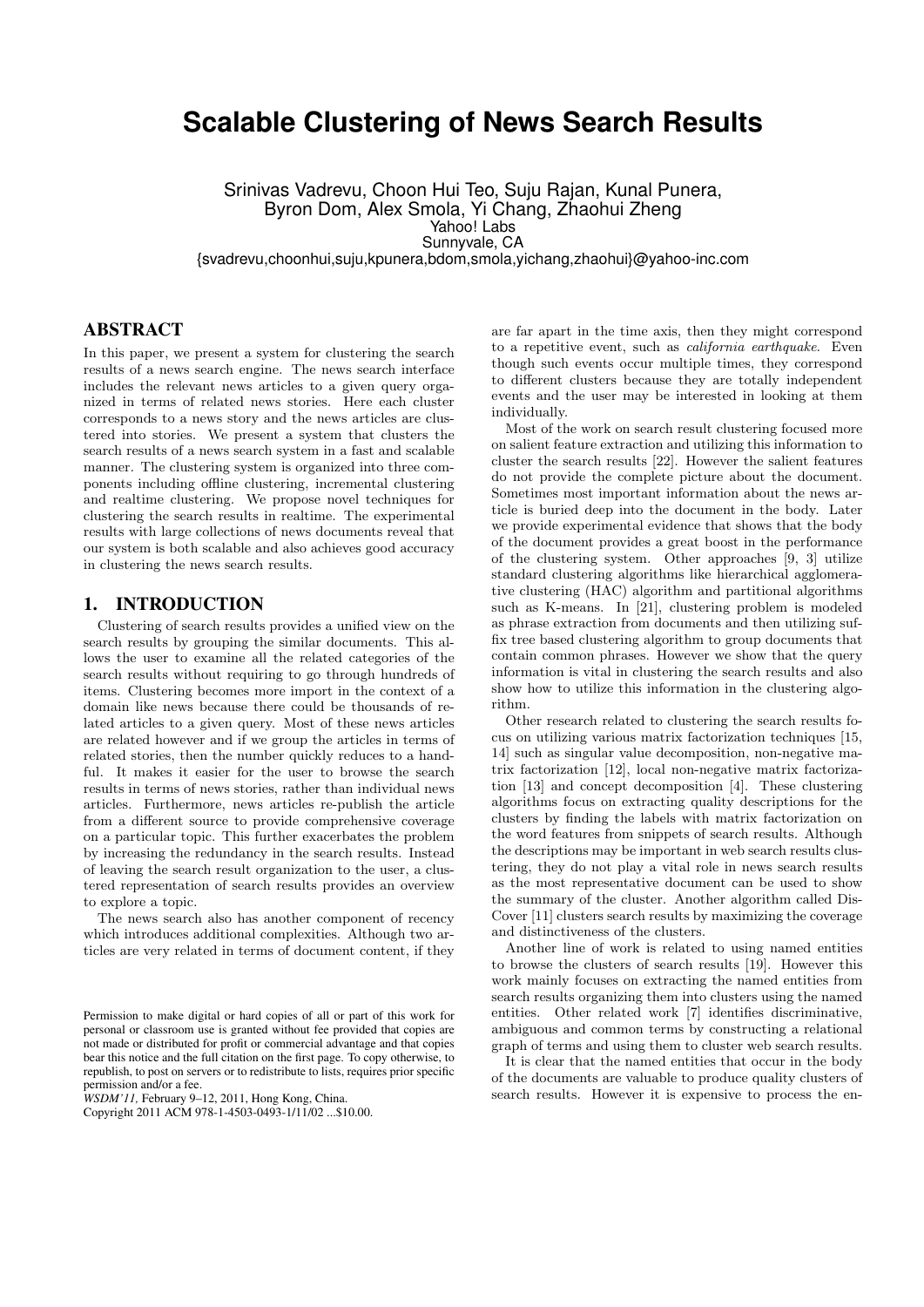tire documents to cluster the search results in realtime as it impacts the user experience. In this work we propose a scalable clustering technique that can provide a fast execution time without sacrificing the accuracy by utilizing the body features in terms of offline clusters that provide a prior on the document relatedness of search results. The offline clusters are obtained by a process that is run offline. We also handle incremental clustering for documents that arrive continuously.

In fact the offline clusters that are obtained by clustering the entire corpus provide a useful representation and the search results can be organized into clusters by using this information alone. Some of the existing work follows exactly these methodologies. However such organization would have a fixed granularity of clustering, which may not be desirable for all queries. Some queries can be broad and require a higher level of clustering hierarchy and some other queries can be very specific and require a fine level of clustering hierarchy. If the offline clusters alone are used to organize the search results, the granularity of the clustering cannot be adjusted according to query. However the solution we provide overcomes this problem by applying a clustering algorithm on the search results in realtime by utilizing the offline clusters as features.

The contributions of our work are two-fold:

- We provide a unified framework for scalable online clustering and detail the architecture of the system that describes each of the three components: offline clustering, incremental clustering and realtime clustering.
- We propose novel techniques to cluster search results in realtime by incorporating the query information in the clustering algorithm itself.

The paper is organized as follows. Section 2 presents the overall architecture of our system. Sections 3 and 4 and 5 discusses various clustering algorithms corresponding to offline, incremental and realtime clustering that we used in this work. Section 6 presents the experimental results for our algorithms and Section 7 shows the conclusions and future work.

## 2. ARCHITECTURE OF THE SYSTEM

To cluster the search results in realtime, we just need the top ranked search results. However, the user would like to browse all the related articles in relation to a particular news story, which may not be covered in the top ranked news results. To address this issue, we rely on offline clustering that clusters the entire news corpus. We utilize the offline clusters as an additional source of information in realtime clustering, which helps its performance as well. However this offline batch processing of documents, especially news articles does not work efficiently as news articles arrive continuously every second. To address this, we also incorporate incremental clustering solution to address the streaming data clustering problem. Figure 1 shows the architecture of our system that describes individual components that address these needs.

The offline batch clustering algorithm will be run every couple of hours on the news corpus, which we limit to a full month of news articles. This clustering algorithm assigns a cluster ID to every document that is present to the algorithm. The incremental clustering algorithm works in a



Figure 1: The Architecture of the news search result clustering.



Figure 2: Overview of Offline Clustering System.

streaming fashion assigning cluster IDs to documents that arrive in the interim time before the next offline batch clustering is run. This is a continuous process that assigns cluster IDs to documents based on the existing batch clustering algorithm output. Thus each document in the corpus at any given time will have at least a cluster ID from either the offline clustering algorithm or the incremental clustering algorithm. The realtime clustering algorithm, which is run when a query is issued, is executed at runtime utilizing these cluster IDs for each of the documents in the corpus. This realtime clustering groups the search results into clusters and provides the final presentation of clustered search results.

In the next three sections, we describe the offline clustering, incremental clustering and realtime clustering components in detail.

### 3. OFFLINE CLUSTERING

Our offline clustering system draws from the work of [18]. In this method, the similarity between all pairs of articles is first computed via Locality Sensitive Hashing (LSH). While we also use the LSH method to determine the pairwise similarities, we then construct a similarity graph on the corpus, wherein a pair of articles has an edge if the similarity between the two meets a threshold. A correlation clustering algorithm [1] is then run on top of the similarity graph to produce the final clustering. Note that it is essential to define a good similarity measure while constructing the graph. False edges causes different story clusters to be merged whereas missing edges causes stories to be split. Figure 2 shows the main components of our clustering system. In the following sub-sections, we describe in detail the design of each component.

### 3.1 Feature Vector Generation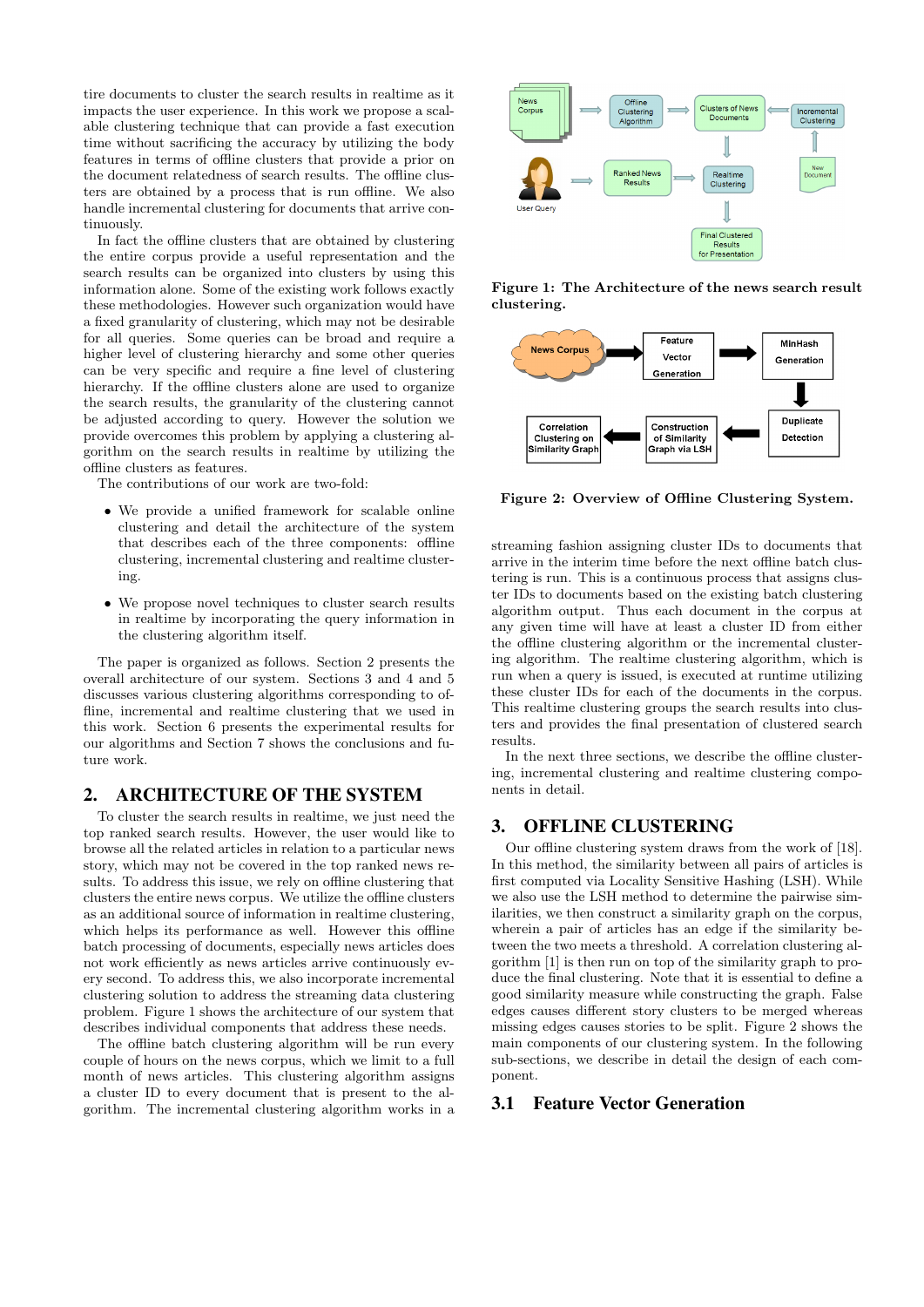The good performance of our offline clustering system is heavily dependent on the underlying similarity function that is used to construct the similarity graph. As mentioned earlier, a poorly designed similarity function can either merge different stories or split a story into many clusters. Note that, we use the term story to represent the set of news articles that are about the same news story and hence should belong to the same cluster. News articles have several important information sources associated with it that can be used to define a custom similarity function. The different types of features that were extracted are:

- TF-IDF: A unigram based feature vector was constructed using the TF-IDF values for the words in a news article after stop-word removal and stemming
- Wikipedia Topics: Wikipedia topics were extracted from the news article using the technique described in [20]. The set of Wikipedia topics were then assigned an "aboutness score" which represents how important that topic is to the article. The ranked list was then used as features with the feature value corresponding to the aboutness scores.
- Part of Speech Tagging: The news article was also tagged with a Part of Speech tagger and unigrams were extracted from nouns, adjectives and verbs and used as features. Term frequencies were used as feature values.

In addition to the above feature vectors, we also made use of presentation cues associated with the article to emphasize certain phrases or unigrams such as the fact that a phrase appears in the title, or abstract, or is italicized etc. Thus, the different features mentioned above were assigned a score based on their presentation in the news article. The features from the three different channels were then combined through a simple aggregation of weights assigned to unigrams from each channel. The feature vector was then unit normalized before being used to compute the cosine similarity. Another important feature that was used is that of time. News articles typically have a time stamp associated with it. Given two articles published on days  $t_1$  and  $t_2$ , the cosine similarity on the custom feature space was weighted by  $\exp(-|t_1 - t_2|/7)$ . The intuition behind this weighting function is that the closer the date of publication of the two articles, the more likely they are to be similar. Since we believe that a story cluster typically should not contain any articles that are apart by more than a week we decrease the similarity between such pairs even more.

While it is trivial to compute the feature spaces and compare all pairs of articles within a small set such pairwise comparison becomes computationally expensive for larger corpora. A corpus with 100,000 articles requires 10,000,000,000 such comparisons. However, once an article has been mapped into its feature space the chances of a pair of completely unrelated articles sharing any useful features is quite low. It is then unnecessary to explicitly compute the pairwise similarity between such pairs. We make use of the LSH to eliminate unnecessary similarity computations. An important component of the LSH method is the generation of Minhash signatures for each article.

### 3.2 Minhash Signature Generation

Minhash signatures are a succinct representation of each article computed such that the probability that two articles has the same Minhash signature is equal to the Jaccard similarity between the two [10]. In order to compute the Minhash signature for each article, we first represent it as a feature vector in the custom feature space described in Section 3.1. We then construct a length 100 Minhash signature using the technique detailed in [18]. However, the randomized nature of the Minhash generation method requires further checks to increase the chances of uncovering all pairs of related articles and removing articles that were brought together by chance. Thus, we resort to LSH to reduce chance pairings. Prior to performing LSH, the Minhash signatures can also be quickly used to detect exact duplicate.

## 3.3 Duplicate Detection

Given each article and its 100-length Minhash signature we use these signatures to identify articles that are duplicates of each other. If an article is a duplicate of another it is unnecessary to include both in the clustering process. One article per group of duplicates is sufficient to determine the cluster memberships of the rest. Given that a typical news corpus has a number of duplicates, because of different publishers re-printing the same story from a news agency such as AP, identifying such groups and using only the unique documents for clustering provides significant computational savings. If two articles have the same Minhash value in each of the 100 slots they are highly likely to be duplicates and are marked as such. Thus, the articles are grouped by their Minhash signatures and a representative is chosen for each group to participate in the clustering process. Once the representative article has been assigned to a cluster we then propagate that cluster membership to all of its duplicates as a post-processing step after clustering.

#### 3.4 Locality Sensitive Hashing

Although the Minhash technique allows us to represent each article by a length 100 signature and enables duplicate detection, we still need a  $O(N^2)$  comparison to determine the similarity between all pairs of articles. However, as mentioned earlier, documents that are unrelated are likely to have very a low similarity which value need not be explicitly computed. Locality Sensitive Hashing can be used to quickly eliminate pairs of articles that share very few features from the pairwise similarity computation. We use the method detailed in [18] for LSH. For each article we construct a shorter LSH signature by concatenating a smaller set (2) of Minhash signatures. This process is repeated 200 times. Thus, documents which contain at least a few words in common are likely to agree in at least one of the LSH signatures. Only those pairs of articles with the at least one common LSH signature need to have their similarity computed. The particular settings of our LSH method, 200 LSH signatures of length 2, were obtained by offline experimentation on a smaller dataset. The current parameter settings enabled us to uncover ∼ 96% of all pairs of similar documents as a fullblown pairwise comparison. Pairwise similarity is computed on all the documents sharing a LSH signature. Note that cosine similarity is computed on the unit normalized vectors represented in the custom feature space and not on the Minhash signatures. The cosine similarity thus computed is further weighted with the time information as explained in section 3.1. Only those pairs of articles whose similarity exceeds a user-defined threshold are recorded. A similarity graph is then constructed using the output of the LSH pro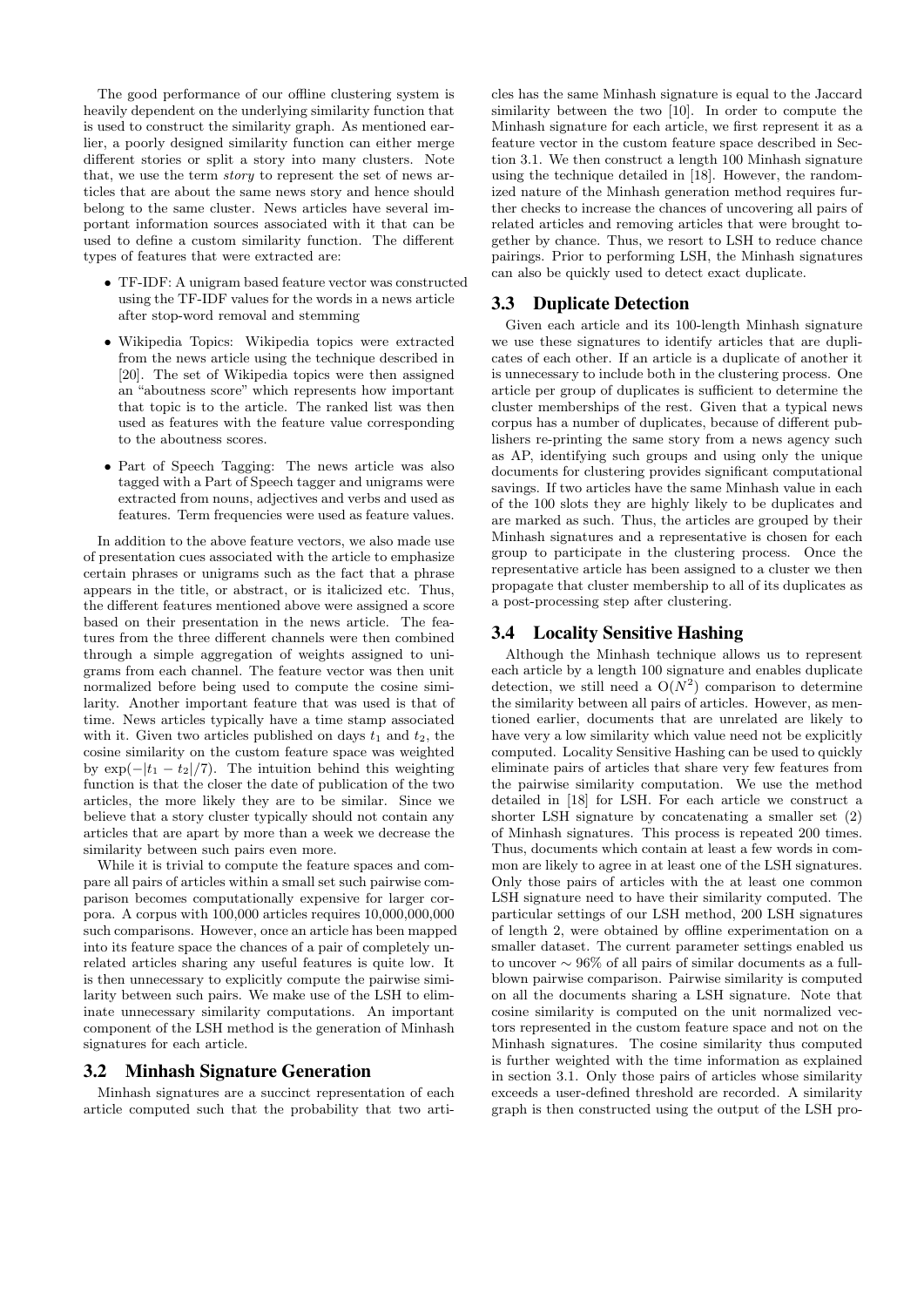cess. Each article is represented as a node in the graph and an edge exists between two nodes if its similarity exceeds the threshold. The edges are also weighted by the cosine similarity measure.

### 3.5 Correlation Clustering

The similarity graph is then fed into a correlation clustering algorithm based on the work in [1] to partition the graph into clusters. Correlation clustering is also a randomized algorithm that attempts to minimize a cost function based on the number of dissimilar pairs in the same cluster and the number of similar pairs in different clusters. We modified the original algorithm to allow the weight on the edges that are cut or formed, as clustering proceeds, to participate in the cost function. The algorithm is sensitive to the initialization data point. So we start multiple correlation clustering algorithms multiple times with different random seeds and identify the one with the lowest cost as the final clustering solution. An important characteristic of the correlation clustering approach is that it does not require the specification of the number of clusters. This feature is important as it is not easy to guess the number of clusters in an evolving corpus in which a major news event can trigger multiple stories over a few days.

### 3.6 Evaluation

In order to evaluate the performance of the offline clustering system in terms of the quality of the clusters produced, editorial tests were conducted. We first constructed a corpus of news articles collected over a week. The size of this corpus is  $\sim 700K$ . Pairwise similarities were then computed between all pairs of articles in the corpus. ∼ 5000 article pairs were sampled by stratified random sampling with the stratification done on the similarity measure. Pairs of articles were then presented to the editors and were labeled as follows:

- Must-link: Includes pairs of articles that are duplicates, pairs in which one article summarizes or paraphrases the content in the other and also those pairs covering the same news event but with different text.
- Maybe-linked: When the two articles are about the same set of entities but in two different news stories the pair is labeled as Maybe-linked.
- Cannot-link: When the two articles in the pair are about unrelated news stories it is marked up as Unrelated.

The clustering system was then run on the same corpus and we compute the fraction of times pairs of articles appears in the same cluster for each label. Note that this number should be high for must-links and low for cannot-links. The maybe-linked label is the gray area where it is not entirely wrong to show the two articles in the same cluster but for better user experience one would want to keep this number low as well. The results of the clustering system are shown in Table 1. As can be seen, the offline clustering system performs well.

### 4. INCREMENTAL CLUSTERING

The offline clustering phase produces a set of clusters of similar/relevant documents. These clusters are then taken

| Label        | Editor Pairs | $#$ in Same Clus. | %in Same Clus. |
|--------------|--------------|-------------------|----------------|
| Must Link    | 1958         | 1504              | -7%            |
| Maybe Linked | 1327         | 293               | 22%            |
| Cannot Link  | .436         | 40                | 2.8%           |

Table 1: Performance of Offline Clustering System

as groundtruth for constructing a classifier for incremental clustering. The incremental clustering refers to the task of assigning a new document that has just arrived at the system to a cluster it is most likely to be associated to.

Since offline clustering is usually scheduled to run at the interval of a couple of hours, it is likely the case that news that has just broke after the offline clustering phase does not belong to any of the existing clusters. We describe here three simple classifiers for the purpose of incremental clustering with strategies to reduce the potential impact of this scenario:

- Static A standard classifier that must be re-trained on the latest set of documents at a shorter time interval.
- Semi-adaptive: A classifier that is capable of creating new class for news articles which are not close "enough" to any of the existing clusters. The closeness here is a value which requires careful tuning.
- Fully-adaptive: A classifier that is not only capable of creating new classes but also updating itself to cope with the evolution of the news in the existing clusters. That said, the classifier is also able to remove classes corresponding to "submerging" stories. Compared to semiadaptive classifier, this classifier is more flexible but more likely to suffer from sub-optimality as it is sensitive to the order of the news articles that arrived at the system.<sup>1</sup>

The three types of classifiers described above roughly cover the whole spectrum of incremental clustering. The choice of a specific classifier depends on the computational and time constraints we are confined to: As long as offline clustering can be carried out more frequently, static classifier is perhaps the best as it is simple to implement, easy to deploy, and requires no maintenance effort. Otherwise, semior fully-adaptive classifiers, which are harder to maintain, can be used instead.

# 5. REALTIME CLUSTERING

Realtime clustering is vital to adjust the granularity of clustering at the query-time. For example, the query 'earthquake' in a news search engine returns clusters of news stories where the each cluster represents news story discussing about an earthquake occurred in a particular location. Thus, all the results related to Chile earthquake may be grouped in to a single cluster. However a related query such as 'chile earthquake' might return detailed news stories that are all related to the Chile earthquake. In this case, the news stories may be discussing about the damages caused by the earthquake, donation related information and the incredible force of the earthquake, which depict various aspects of Chile earthquake.

 $1$ This cause of sub-optimality is also commonly seen in online learning.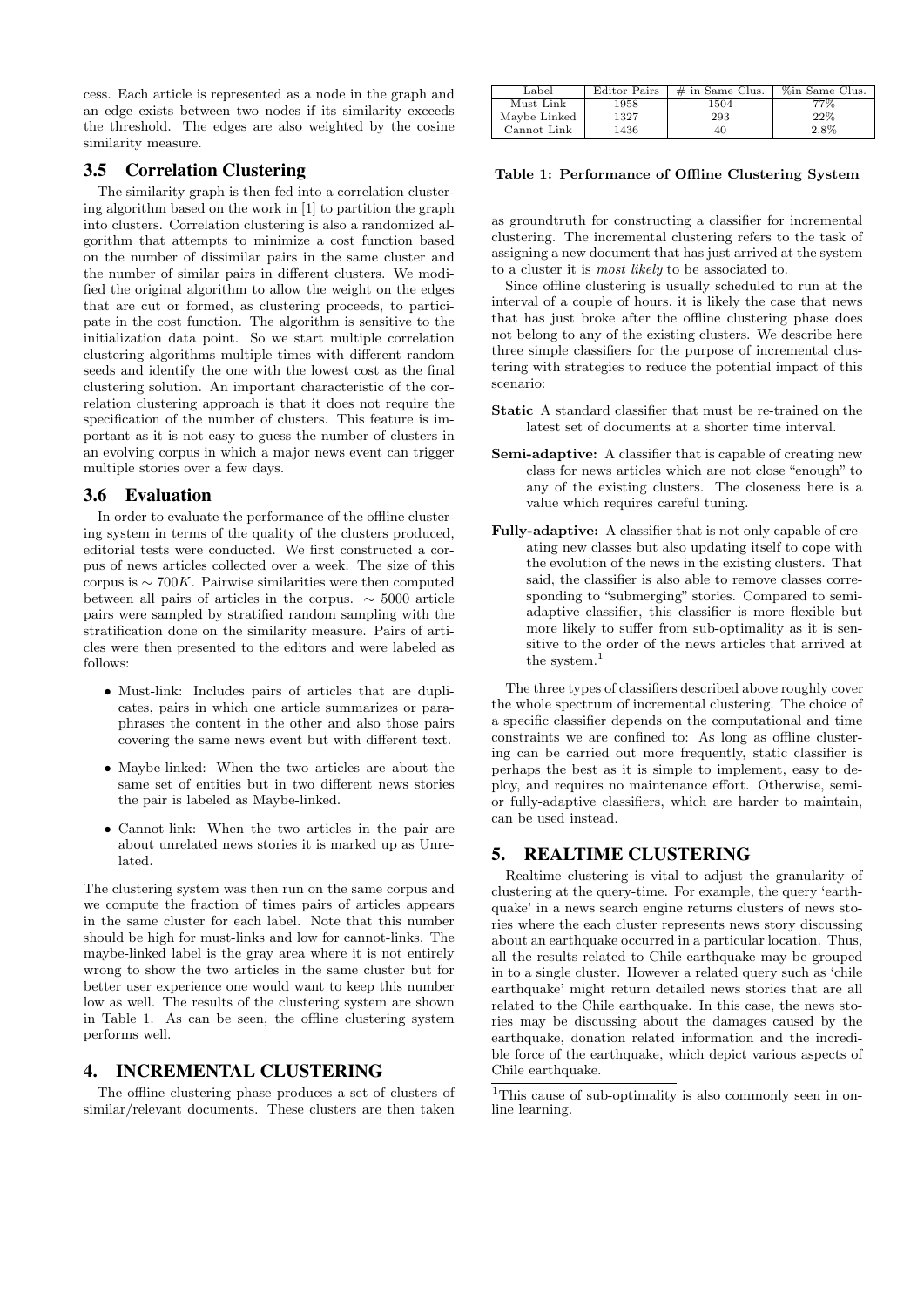Thus adjusting the granularity in realtime clustering is very important and we propose three novel techniques to handle this that are described in following sections. Each of the methodologies shows how to modify the similarity measure in a standard clustering algorithm that can be used to cluster the top documents retrieved by a news search engine. In our experiments we used hierarchical agglomerative clustering (HAC) to incorporate these similarity measures and compared the proposed similarity measures with the standard cosine similarity.

## 5.1 Meta-Clustering and Textual Matching

This approach relies on the output of the offline clustering output and also textual matching features among the query and the documents. The similarity measure in this clustering can be formulated as:

$$
\text{sim}(q, d_1, d_2) = \sum_{i=1}^{K} w_i c_i + \frac{\text{bm25}(q, d_1 \cap d_2)}{\text{bm25}(q, d_1) + \text{bm25}(q, d_2)}
$$

where

- $K$  is the number of offline clustering algorithms
- $w_i$  is the weight for the clustering algorithm i
- $c_i = 1$  if the clustering algorithm i puts  $d_1$  and  $d_2$  in the same cluster
- $c_i = 0$  if the clustering algorithm i puts  $d_1$  and  $d_2$  in different clusters
- $d_1 \cap d_2$  is the overlap of documents  $d_1$  and  $d_2$

The first term in this equation is the term corresponding to the offline clustering weights. This is similar to ensemble cluster learning or meta-clustering that is a simple combination of various clustering solutions from the offline clustering assignments. The second term in the equation relies on the textual matching features among the query and the documents. This formation relies on the textual matching features among the query and the documents. We use BM25 [17] as a proxy for textual matching between the query and the document. Given a query  $q$  and a document d, BM25 score can be computed as

$$
BM25F(d) = \sum_{t \in q \cup d} \frac{\bar{x}_{d,t}}{K_1 + \bar{x}_{d,t}} w_t^{(1)}
$$

$$
\bar{x}_{d,t} = \frac{x_{d,t}}{1 + B\left(\frac{|d|}{\log d t}\right) - 1}
$$

where  $w_t^{(1)}$  is the usual relevance weight of the term t in the document, which can often be the inverse document frequency,  $x_{d,t}$  is the frequency of the term t in the document d and  $\bar{x}_{d,t}$  is the weighted term frequency that can be further broken into fields which can, in turn have individual weights. The term frequency is normalized with the document length with *avdl*, which is average document length in the corpus, so that long and short documents are treated in the same manner.  $K_1$  and  $B$  are parameters in this score, for which we used standard weights in our experimental setting.

## 5.2 Contextual Query-Based Term Weighting

In this QrySim methodology, we modify the weights of the term vectors to account for the context around the query in the document. We want to weigh the terms that appear closer to the query higher than the terms that appear farther from the query.

Our postulation is that terms that occur closer to the query terms are more important in realtime query-dependent clustering than those that occur far from the query terms. This can be validated from considering an anecdotal evidence. Consider a query 'earthquake' where the user might be interested in research about the recent earthquakes that happened, so the important terms for clustering in this case would be locations such as 'Haiti', 'Chile', 'Japan', etc, all of which occur close to the term 'earthquake'. However if the query is 'Chile Earthquake', the important terms for clustering might be different, such as 'Rescue', 'death toll', 'donations', etc. Finding the representative terms for each query might be difficult and a good approximation for finding them is to look for the context around the query.

We first construct the query position vector for each document, which lists the positions where the entire query occurs together in the document. We experimented with various ngrams of the query (unigrams and bigrams) as a proxy for the entire query to increase the coverage, but we found that using the entire query to build the position vector works well in practice. With this position vector, we parse each document and assign the weight for each term as the distance of the term from the closest query occurrence, i.e.,

$$
F_t' = F_t * \frac{1}{\sqrt{d_{\min}}}
$$

Where  $F_t$  is the original frequency/term weight of the term t and  $d_{min}$  is the closest distance of the term t to the query occurrence in the document.

With these new weights to each of the terms, we construct new term vector for each document and use them in computing the similarity measure for clustering, which weights the terms that appear closer to the query terms higher.

#### 5.3 Offline Clusters as Features

Another way to utilize the offline cluster information into the realtime clustering is to use the offline cluster ids as additional features when we cluster the top  $n$  results. Before we add the offline cluster id information, we show how valuable the body information is to the realtime clustering. Figure 3 shows the comparison of clustering algorithms with and without using body features. It can be clearly seen that the body features provide a good boost to the performance of the clustering algorithm.

Although the body provides vital information to the clustering algorithm, the feature space increases dramatically if all of the body features are used in the realtime clustering algorithm. Since the realtime clustering algorithm needs to be executed at runtime after the query is issued, this poses latency issues as the clustering algorithm needs to compute similarity measure between the documents that operates on this huge feature vector. Thus, it is expensive to use all of the body features in the realtime clustering algorithm. To address this problem, we propose to utilize the offline cluster IDs as additional features to the online clustering algorithm. In computing the similarity measure for the realtime clustering, these offline cluster IDs can be used to determine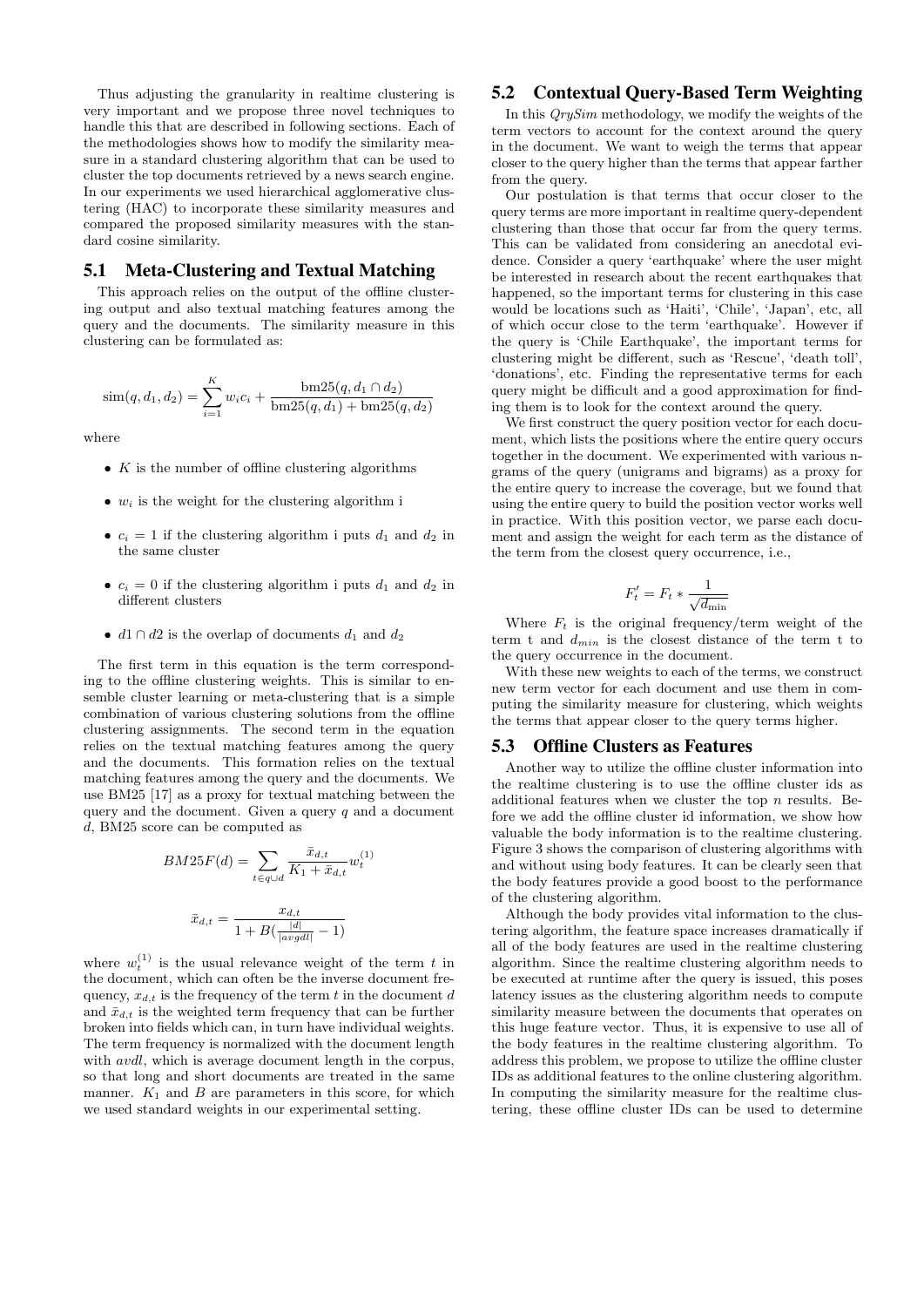

Figure 3: Usefulness of body features in realtime clustering. The figure shows the values of clustering evaluation metrics, Jaccard and  $Q_4$ , averaged over results of 33 queries for various number of clusters (K=1 to 30). The green line corresponds to the feature set with only title and abstract features and the blue line corresponds to the entire feature set which includes body features, which is clearly superior.

the closeness of two documents based on whether they have similar offline cluster IDs. For this purpose, a document can have multiple offline clustering IDs from either different algorithms or with the same algorithm with different granular settings such as coarse and fine. We utilize the standard HAC for the realtime clustering algorithm with the standard cosine similarity with the regular term features and use Jaccard similarity to compute the similarity in the offline cluster IDs.

Thus the final similarity measure between two documents in this setting is as follows:

$$
Sim = \alpha * CosineSim + (1 - \alpha) * Jaccard
$$

Where  $CosineSim$  is the cosine similarity computed on the bag of words based term features and Jaccard is the Jaccard similarity measure between the vector of offline cluster IDs for two documents and  $\alpha$  is the tradeoff parameter between the two similarity measures, which we set it to 0.5 in our experiments. The Jaccard similarity between two documents can be computed as

$$
\text{Jaccard}(C_1, C_2) = \frac{C_1 \cap C_2}{C_1 \cup C_2}
$$

where  $C_1$  and  $C_2$  are vectors of offline cluster IDs of two documents that correspond to output from various clustering algorithms or the same clustering algorithm with various granular settings.

#### 5.4 Performance Analysis

In this section, we provide a short analysis to estimate the number of computational operations required by using the entire body features as compared with using just the offline clusters as an approximation. We performed this analysis on an editorially evaluated data set containing 300 queries and approximately 25000 news documents. The clustering features contain words from three sections of the news documents, including title, abstract and the body. The number of unique body features is 20 times more than the features contained in both title and abstract. Thus we observe far greater number of unique features in the body, thus increasing the total number of operations when computing the similarity between documents if the body features are included in the computation. Hence we gain  $20x$  savings in terms of number of operations if we do not use the body features and use the offline clusters as a proxy for these features.

#### 6. EXPERIMENTS

In this section we present the experimental evaluation of our techniques on Yahoo! news corpus and search engine. The results we present evaluate the end product of the entire system that we presented, which is the realtime clustering. Thus we present several experimental evaluations to determine the quality of the clustering output on the search results given a query. In the following sections, we first describe the experimental data we used, present various evaluation metrics we used and finally show the results to evaluate various techniques we described.

#### 6.1 Experimental Setup

We scrape the Yahoo! news search engine with a list of random queries sampled from the query log and collect the top 100 news search results returned by the ranking algorithm. Each of these search results correspond to an individual news article and our goal is to group these search results into clusters that refer to related news stories. Since the news articles are coming through feeds from news sources, we have access to the individual fields such as publication time, url, title, abstract and body of the news article. We extract several features from these news articles including simple term features, unigram and bigram features and named entity based features. To extract named entities from the text of news articles, we use a dictionary based maximum entropy based tagger [2].

Each of the search results for a given query are editorially grouped into related clusters by incrementally going through them one by one. For example, first document is assigned to cluster A. If the second document is similar to cluster A, it is assigned to cluster A and if it is not similar, then it is assigned to a new cluster B. In this manner, all the top 100 results are grouped into clusters. We define a cluster to be a news story. For example, the documents in the same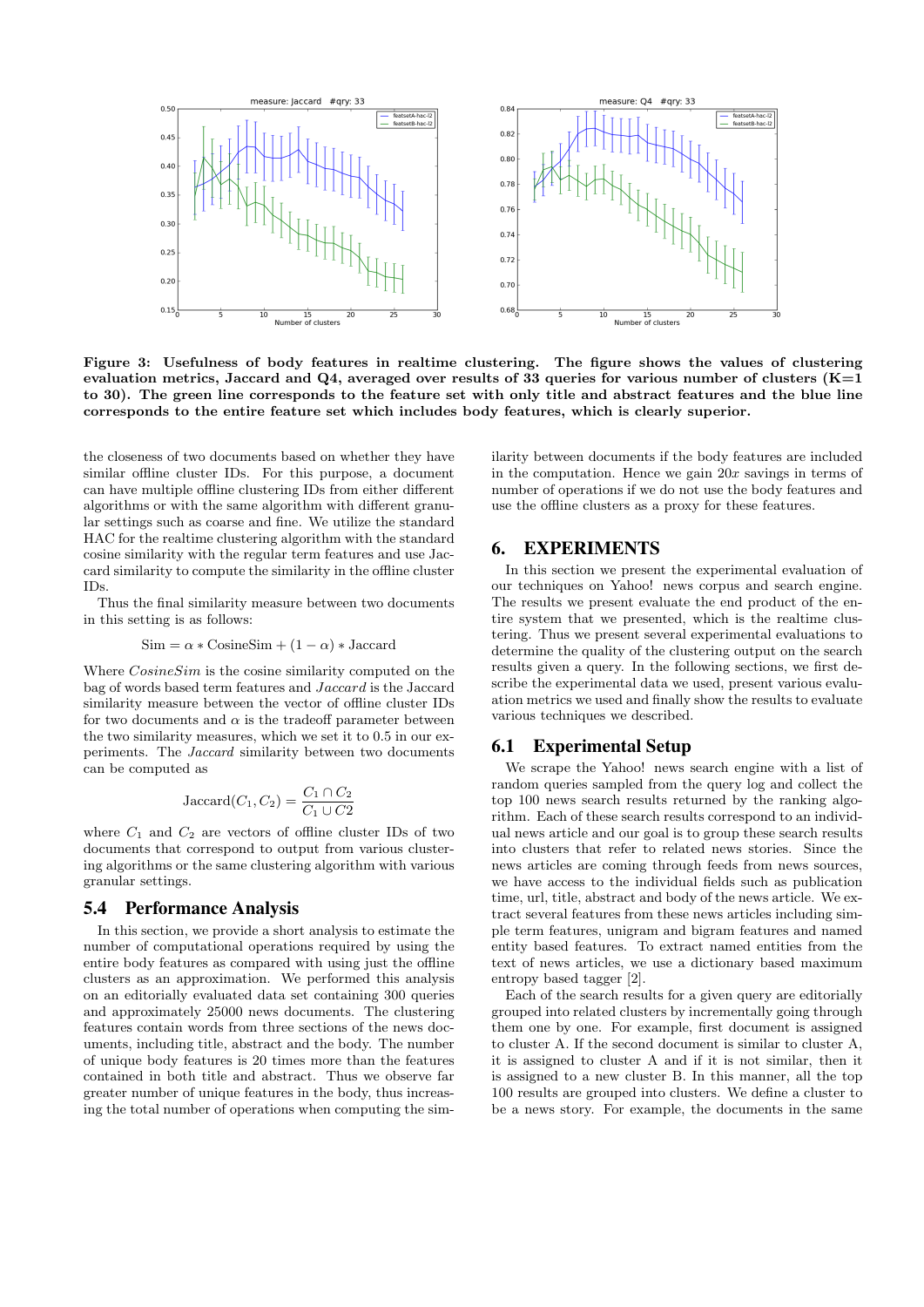| Algorithm           | Precision | Recall | F-Measure | Rand |
|---------------------|-----------|--------|-----------|------|
| Minhash Clustering  | 0.77      | 0.92   | 0.84      | 0.66 |
| Subspace Clustering | 0.83      | 0.90   | 0.86      | 0.69 |
| K-Means $(k=20)$    | 0.89      | 0.93   | 0.91      | 0.63 |
| K-Means $(k=25)$    | 0.95      | 0.96   | 0.95      | 0.71 |
| Meta Clustering     | 0.95      | 0.96   | 0.95      | 0.71 |
| Meta Clustering $+$ |           |        |           |      |
| Textual Matching    | 0.97      | 0.96   | 0.96      | 0.75 |

Table 2: Results with various simple offline clustering algorithms and the realtime clustering algorithm which includes meta clustering algorithm.

| Metric  | OrigSim | OrvSim | Gain     | T-test    | $%$ times         |
|---------|---------|--------|----------|-----------|-------------------|
|         |         |        |          | p-value   | OrigSim is better |
| $Q_4$   | 0.724   | 0.731  | $0.96\%$ | 0.06      | $62\%$            |
| Jaccard | 0.258   | 0.260  | 0.74%    | 0.07      | 62%               |
| Rand    | 0.564   | 0.571  | $1.27\%$ | $_{0.02}$ | 96%               |

Table 3: Realtime Clustering Results with QrySim similarity measure that boosts the weights to the terms that occur close to the query term over the standard similarity measure (OrigSim) with equal weights to all terms.

cluster are referring to the same news story. If the story is a developing story, then we require that the related news articles to be in the same cluster, unless they talk about significantly different news story. With this criterion for clustering the news articles, all documents within the same cluster correspond to same news story from various news sources such as New York Times and Wall Street Journal.

The offline clustering algorithms were run on the entire corpus of news documents within one month of time frame, comprising 3 million news articles that correspond to US/English documents. The features for offline clustering algorithms utilize 600, 000 features comprising of unigram and bigram features and named entity based features. For realtime clustering evaluation, we editorially labeled top 100 results into clusters for a set of 300 queries. The features used for realtime clustering algorithm were chosen to be a subset of the features used in offline clustering algorithm, comprising 12, 000 features.

#### 6.2 Evaluation Metrics

We utilize the following extrinsic metrics to evaluate our clustering algorithms that compare the performance of a given clustering solution to the editorial solution:

• Precision: If  $C$  is the number of clusters to be evaluated, L is the number of categories (from editorial judgments) and  $N$  is the total number of documents (100 per query), precision can be computed as the weighted average of maximal precision values.

$$
\text{Precision} = \sum_{i} \frac{|C|}{N} \max_{j} \text{Precision}(C_i, L_j)
$$
\n
$$
\text{Precision}(C_i, L_j) = \frac{|C_i \cap L_i|}{|C_i|}
$$

• Recall: Recall, also referred as inverse purity focuses on the cluster with maximum recall for each category. Recall can be defined as

Recall = 
$$
\sum_{i} \frac{|L_i|}{N} max_j \text{Precision}(L_i, C_j)
$$

- F-Measure: Standard F-Measure can be computed from treating the precision and recall values equally.
- Q4: This is an information-theoretic validity measure that characterizes how well the cluster labels assigned to the objects by a clustering algorithm agree with their (manually assigned) class labels by the number of bits required to encode/compress the class labels of the objects given knowledge of their cluster labels. This code length corresponds to a special encoding scheme inspired by the Minimum Description Length principle[16, 8]. The form of the measure that gives the bits per object to do this encoding is  $Q_3$ . The measureform  $\tilde{Q}_4$  is simply a normalized form of  $Q_3$ , designed to vary between zero (no information about class labels contained in cluster labels) and one (perfect clustering.)

$$
Q_3(C, K) = \frac{1}{n} \sum_{k=1}^{|K|} \left[ \log \binom{v(k)}{\{v(c, k)\}} + \log \binom{v(k) + |C| - 1}{|C| - 1} \right],
$$

where  $\binom{v(k)}{v(c,k)} = \frac{v(k)!}{\prod_{c=1}^{|C|} v(c,k)!}$  = multinomial coefficient

$$
Q4(C, K) = \frac{\max_{K} Q_3(C, K) - Q_3(C, K)}{\max_{K} Q_3(C, K) - \min_{K} Q_3(C, K)}
$$

 $=$  normalized  $Q_3(C, K)$ 

These measures are refinements of the measures  $Q_0$ and  $Q_2$  derived in [5]. These refinements remove a form of redundancy known as *incompleteness* from  $Q_0$ and  $Q_2$ . The details of the refinements are discussed in [6]. We chose to include  $Q_4$  in our set of clusteringaccuracy metrics because it satisfies a set of desirable properties, which are not all satisfied by more traditionally used metrics based on pairwise agreement/disagreement. These properties are listed in [5] and the fact that they are not all satisfied by traditional measures is demonstrated there as well.

• Jaccard: This is a simple Jaccard coefficient computed on the pairs of documents. It is computed as the number of pairs of documents that are supposed to be together and the algorithm actually put them together over all of the number of pairs of documents.

$$
Jaccard = \frac{SS}{SS + SD + DS}
$$

Where SS is the number of pairs that belong to the same algorithmic cluster and editorial class, SD is the number of pairs that belong to same algorithmic cluster and different editorial class and DS is the number of pairs that belong to different algorithmic cluster and same editorial class.

• Rand: This statistic relies on counting pairs of documents and their assignments into appropriate clusters and categories. Essentially it is the ratio of the number of pairs of documents that got correctly assigned into categories to the total number of pairs of documents.

$$
Rand = \frac{SS + DD}{SS + SD + DS + DD}
$$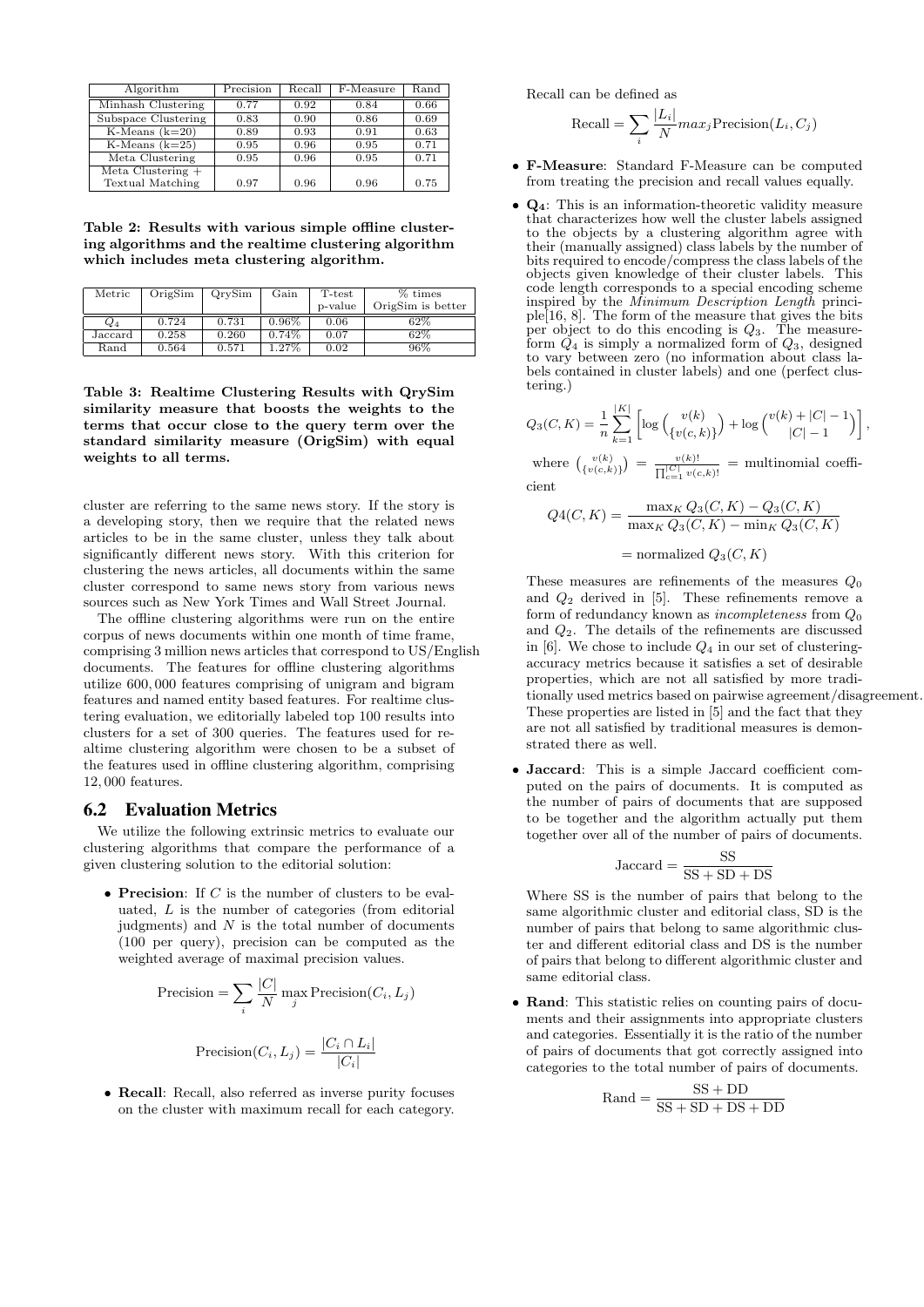| Algorithm Description                                    | Avg $Q4$ |
|----------------------------------------------------------|----------|
| Best Single Offline Clustering Algo                      | 0.7340   |
| $Title + Abstract Features Only$                         | 0.7584   |
| Title $+$ Abstract $+$ Best offline set of clusters      | 0.7801   |
| $Title + Abstract + Body Features$                       | 0.8157   |
| Title + $Abstract + Body + Best$ offline set of clusters | 0.8208   |

Table 4:  $Q_4$  values with Realtime Clustering algorithm with various combinations of features. The baselines include features with title and abstract and a single offline clustering algorithm. Although the combined feature set with all the features is the best one, the features with the offline clusters and title and abstract features is comparable to the one which includes body features.

## 6.3 Evaluating Meta-Clustering and Textual Matching

Table 2 shows the performance of various offline clustering algorithms applied directly on the editorial dataset for realtime clustering. It can be seen that the best offline clustering algorithm is K-Means with 25 clusters which achieves F-Measure of 0.95. A meta-clustering algorithm which is simply a combination of various clustering algorithms achieves the same performance as the best offline algorithm, while textual matching that utilizes the query information improves upon this result as it incorporates additional information in terms of query.

## 6.4 Results with QrySim

Table 3 shows results with QrySim method described in Section 5.2. HAC is used a clustering algorithm for these results. We compared the standard cosine similarity with the QrySim similarity measure where we emphasize the weights on the terms that are close to the query. The QrySim method clearly outperforms the standard similarity measure as shown in the results.

### 6.5 Results with Offline Clusters as Features

Next, we present experimental results by evaluating the efficacy of using offline clusters as features in the realtime clustering. In this setting, we used minhash offline clustering algorithm to cluster a big corpus of news documents and used HAC to cluster the top 100 search results by using the offline cluster ids as features.

The baseline feature set includes simple features such as bag of words based term features and we experimented with three variations of minhash clustering algorithm with various number of hash functions for the offline clustering algorithm as additional features. We also utilize the structured fields in the news articles such as title, abstract and body as individual features. The results are shown in Table 4.

We also experimented with various granularity settings for the offline clustering algorithm mentioned in Section 3 and their usefulness as features in the realtime clustering algorithm. The Table 5 shows the results with various combinations of such granularity settings as features in the realtime clustering algorithm. The results show that the redundancy in the clustering algorithms is helpful to achieve maximum accuracy in the realtime clustering. We can also observe a trend that the accuracy decreases as we go from coarse to fine granularity in the clustering algorithm.

| Offline Cluster Sets | Avg $Q4$ |
|----------------------|----------|
| (1,2,3)              | 0.78009  |
| (1,2)                | 0.77686  |
| 1.3                  | 0.77444  |
|                      | 0.77418  |
| $\cdot 2 \cdot$      | 0.77130  |
| $\left(2.3\right)$   | 0.77036  |
| 3                    | 0.76155  |

Table 5: Q<sup>4</sup> values with Realtime Clustering algorithm with various granularity settings of offline clusters as features. The baseline feature set includes just title and abstract features. The numbers 1,2,3 refer to different settings of the offline clustering algorithm at different granularity settings, specifically varying from coarse to fine representation of clusters. It can be observed that the best accuracy is obtained by combining all the configurations, and individual cluster IDs themselves provide inferior performance.

#### 7. CONCLUSIONS AND FUTURE WORK

In this paper, we presented an overall system for clustering news search results. We presented a system that involves clustering the entire news corpus with an offline clustering algorithm and handling the incoming streaming data with incremental clustering algorithm. The output from the offline and incremental clustering algorithms are then utilized for improving the realtime query based clustering. The experimental results indicate that the meta clustering that combines various offline clustering algorithms is as good as the best clustering algorithm, but the realtime query based clustering can be improved upon this by utilizing the query information. We also show how to utilize the offline cluster information in the realtime clustering by using them as features and this shows an improvement both in accuracy and the performance of the system.

# 8. REFERENCES

- [1] N. Bansal, A. Blum, and S. Chawla. Correlation clustering. In MACHINE LEARNING, pages 238–247, 2002.
- [2] A. L. Berger, V. J. D. Pietra, and S. A. D. Pietra. A maximum entropy approach to natural language processing. Comput. Linguist., 22(1):39–71, 1996.
- [3] K. Chakrabarti, S. Cauduri, and S. won Hwang. Automatic categorization of query results. In Proceedings of SIGMOD 2004, 2004.
- [4] I. Dhillon and D. Modha. Concept decomposition for large sparse text data using clustering. Machine Learning, 1(42):143–175, 2001.
- [5] B. Dom. An information-theoretic external cluster-validity measure. In UAI, pages 137–145, 2002.
- [6] B. Dom.  $Q_3$  and  $Q_4$ : A *Complete*-coding refinement to an information-theoretic external clustering validity measure. Technical Report TBD, Yahoo! Labs, 2010. to appear.
- [7] F. Gelgi, H. Davulcu, and S. Vadrevu. Term ranking for clustering web search results. In Proceedings of Tenth International Workshop on the Web and Databases (WebDB 2007), Beijing, China, 2007.